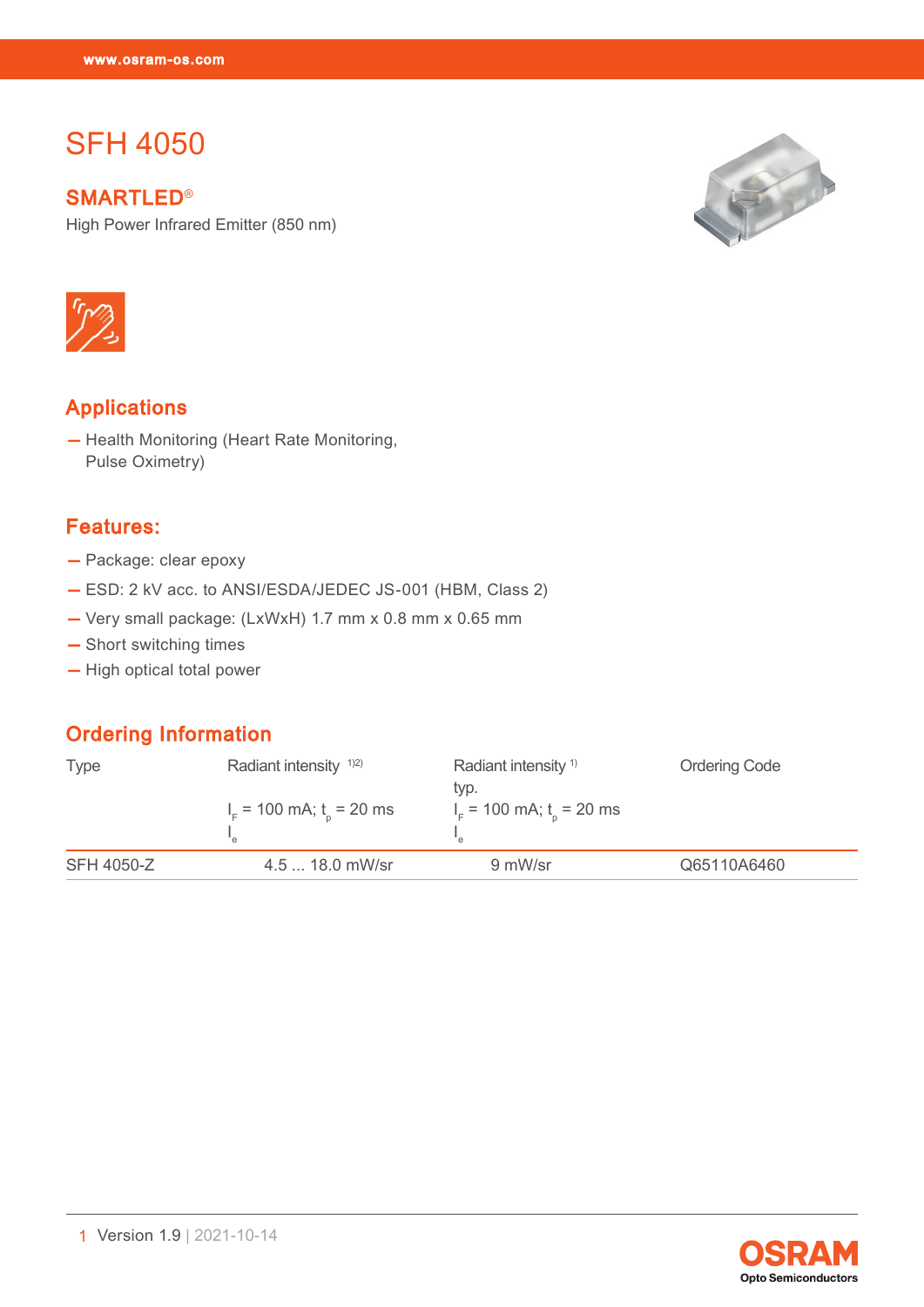# Maximum Ratings

| $T_a = 25 °C$                                                                 |                             |              |                    |
|-------------------------------------------------------------------------------|-----------------------------|--------------|--------------------|
| Parameter                                                                     | Symbol                      |              | Values             |
| Operating temperature                                                         | $\mathsf{T}_{\text{op}}$    | min.<br>max. | $-40$ °C<br>100 °C |
| Storage temperature                                                           | $T_{\rm stg}$               | min.<br>max. | $-40$ °C<br>100 °C |
| Forward current                                                               | $I_{\rm F}$                 | max.         | 100 mA             |
| Forward current pulsed<br>$t_{0} \le 100 \text{ }\mu\text{s}$ ; D $\le 0.005$ | <sup>I</sup> F pulse        | max.         | 1 A                |
| Reverse voltage 3)                                                            | $V_R$                       | max.         | 5 V                |
| Power consumption                                                             | $P_{\text{tot}}$            | max.         | 180 mW             |
| <b>ESD withstand voltage</b><br>acc. to ANSI/ESDA/JEDEC JS-001 (HBM, Class 2) | $\mathsf{V}_{\texttt{ESD}}$ | max.         | $2$ kV             |

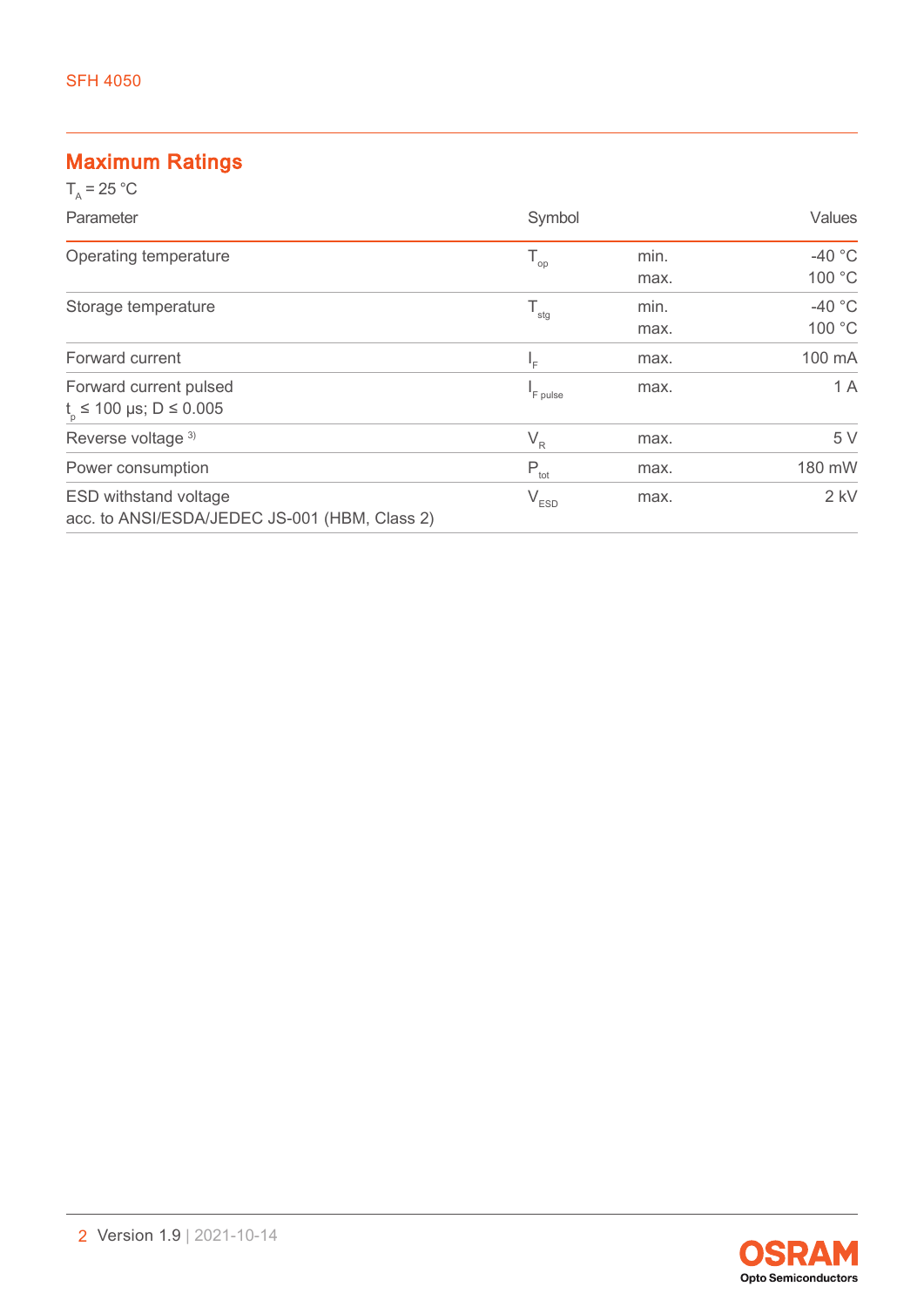# **Characteristics**

 $I_F$  = 100 mA;  $t_p$  = 20 ms; T<sub>A</sub> = 25 °C

| Parameter                                                                | Symbol                        |              | Values                      |
|--------------------------------------------------------------------------|-------------------------------|--------------|-----------------------------|
| Peak wavelength                                                          | $\lambda_{\text{peak}}$       | typ.         | 860 nm                      |
| Centroid wavelength                                                      | $\lambda$ <sub>centroid</sub> | typ.         | 850 nm                      |
| Spectral bandwidth at 50% I <sub>rel,max</sub> (FWHM)                    | Δλ                            | typ.         | 30 nm                       |
| Half angle                                                               | $\phi$                        | typ.         | 70°                         |
| Dimensions of active chip area                                           | L x W                         | typ.         | $0.3 \times 0.3$<br>mm x mm |
| Rise time (10% / 90%)<br>$I_{F}$ = 100 mA; R <sub>1</sub> = 50 $\Omega$  | $t_{\rm r}$                   | typ.         | $12$ ns                     |
| Fall time (10% / 90%)<br>$I_{F}$ = 100 mA; R <sub>1</sub> = 50 $\Omega$  | $t_{\rm f}$                   | typ.         | $12$ ns                     |
| Forward voltage <sup>4)</sup>                                            | $V_F$                         | typ.<br>max. | 1.5V<br>1.7V                |
| Forward voltage <sup>4)</sup><br>$I_F$ = 1 A; $t_p$ = 100 µs             | $V_F$                         | typ.<br>max. | 2.4V<br>2.9 V               |
| Reverse current <sup>3)</sup><br>$V_R = 5 V$                             | $I_R$                         | typ.<br>max. | $0.01 \mu A$<br>$10 \mu A$  |
| Radiant intensity <sup>1)</sup><br>$I_{F}$ = 1 A; t <sub>n</sub> = 25 µs | $\mathsf{I}_{\mathsf{e}}$     | typ.         | 75 mW/sr                    |
| Total radiant flux <sup>5)</sup>                                         | $\Phi$ <sub>e</sub>           | typ.         | 60 mW                       |
| Temperature coefficient of voltage                                       | $TC_{\vee}$                   | typ.         | $-0.7$ mV / K               |
| Temperature coefficient of brightness                                    | TC,                           | typ.         | $-0.5 \% / K$               |
| Temperature coefficient of wavelength                                    | $TC_{\lambda}$                | typ.         | $0.3$ nm / $K$              |
| Thermal resistance junction solder point real <sup>6)</sup>              | $R_{\text{thJS real}}$        | max.         | 250 K / W                   |
| Thermal resistance junction ambient real 7)                              | $R_{thJA}$                    | max.         | 450 K / W                   |

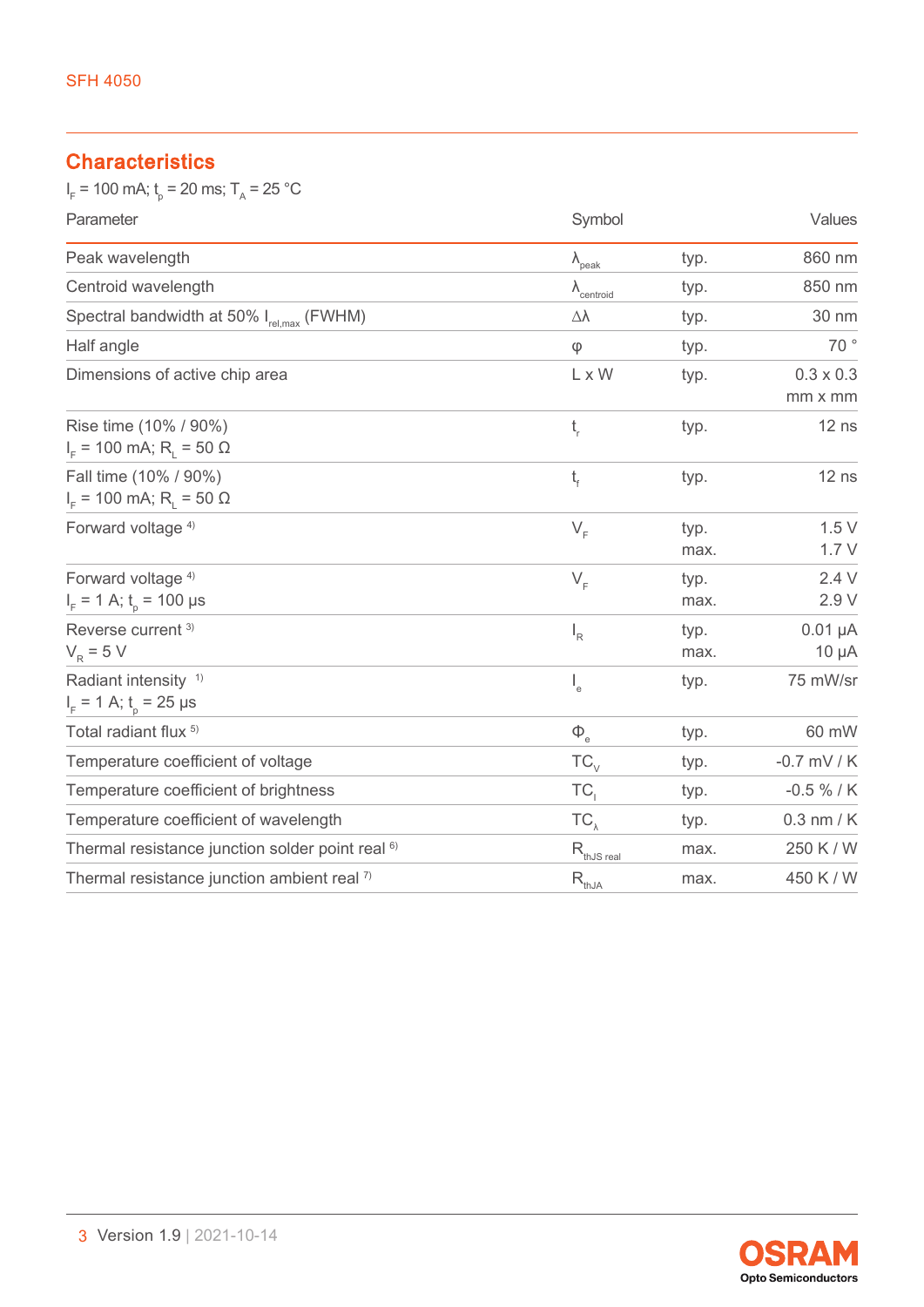# Brightness Groups

| $T_{\rm A}$ = 25 °C |                                                                    |                                                                  |  |
|---------------------|--------------------------------------------------------------------|------------------------------------------------------------------|--|
| Group               | Radiant intensity <sup>1)2)</sup><br>$I_F$ = 100 mA; $t_p$ = 20 ms | Radiant intensity <sup>1)2)</sup><br>$IF$ = 100 mA; $to$ = 20 ms |  |
|                     | min.<br>"e                                                         | max.<br>'e                                                       |  |
| P                   | 4.5 mW/sr                                                          | 7.1 mW/sr                                                        |  |
| Q                   | 7.1 mW/sr                                                          | 11.2 mW/sr                                                       |  |
| R                   | 11.2 mW/sr                                                         | 18.0 mW/sr                                                       |  |

Only one group in one packing unit (variation lower 2:1).

# Relative Spectral Emission [8\),](#page-14-0) [9\)](#page-14-0)

 $I_{e,rel}$  = f (λ);  $I_F$  = 100 mA;  $t_p$  = 20 ms



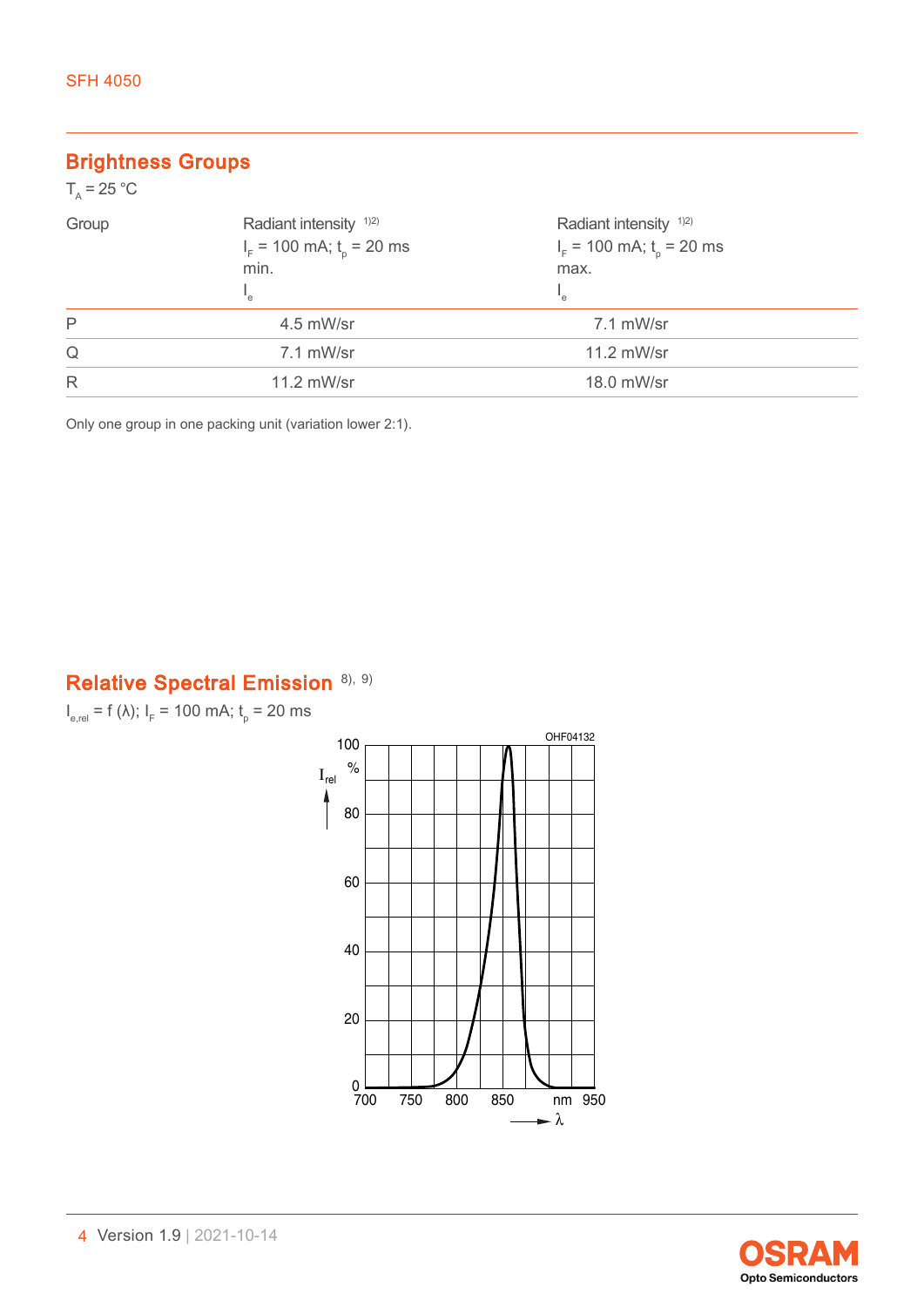#### Radiation Characteristics [8\),](#page-14-0) [9\)](#page-14-0)

 $I_{\text{e,rel}} = f(\phi)$ 



### Forward current [8\),](#page-14-0) [9\)](#page-14-0)



# Relative Radiant Intensity [8\),](#page-14-0) [9\)](#page-14-0)



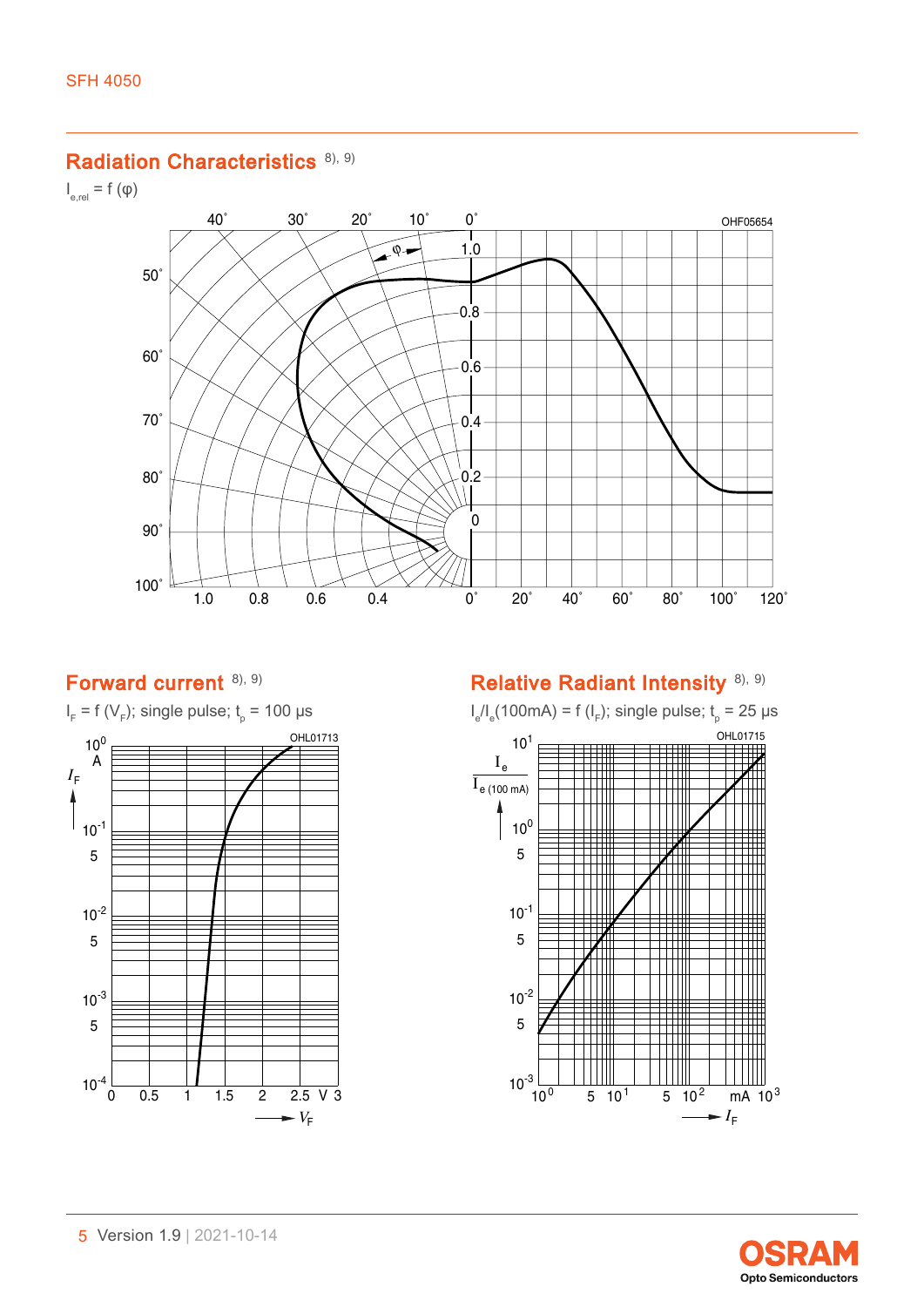## Max. Permissible Forward Current

 $I_{F, \text{max}} = f(T_A)$ ; Rth<sub>ja</sub> = 450K / W



## Permissible Pulse Handling Capability

 $I_{\text{F}}$  = f (t<sub>p</sub>); duty cycle D = parameter; T<sub>A</sub> = 25°C



# Permissible Pulse Handling Capability



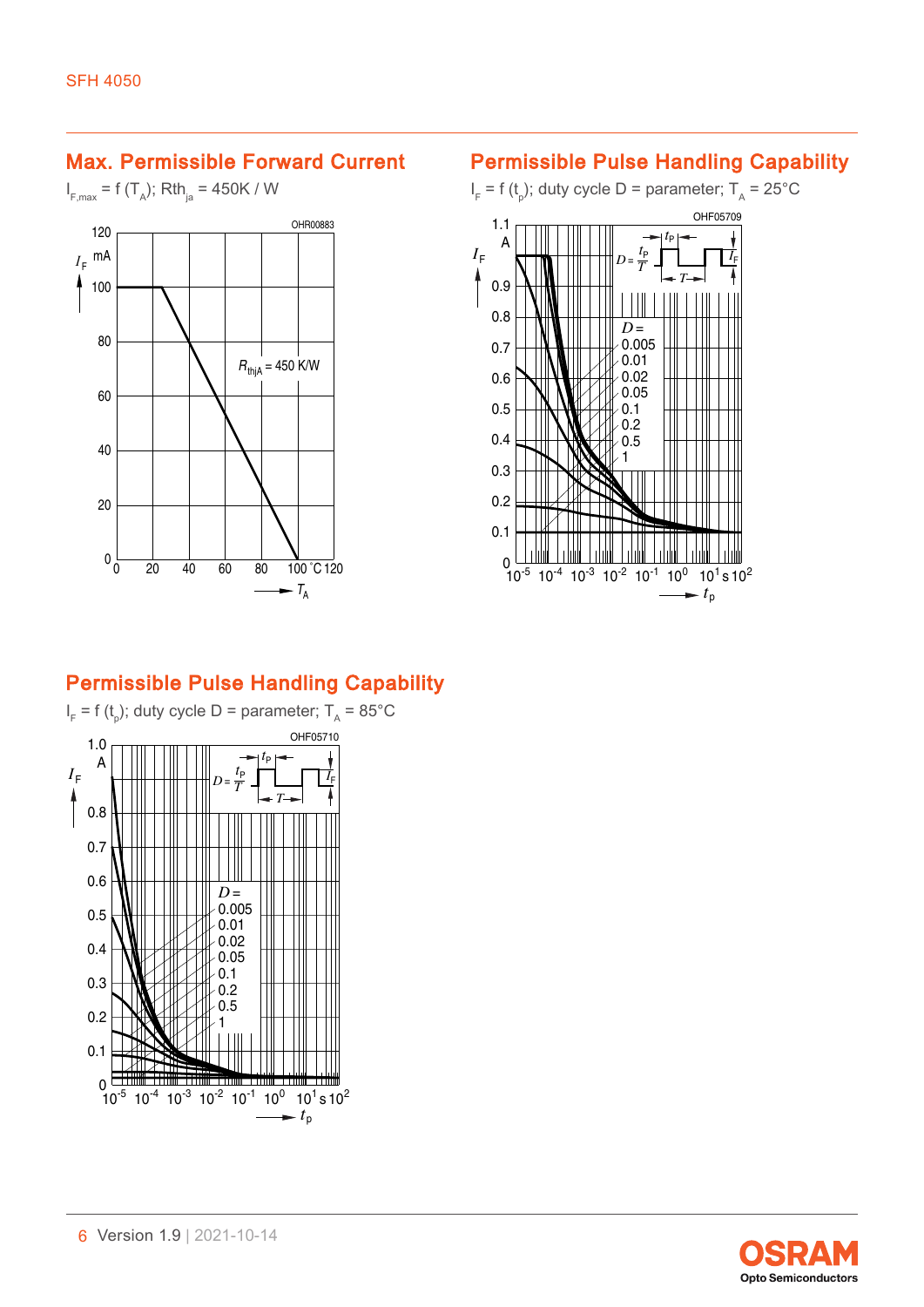Dimensional Drawing [10\)](#page-14-0)



GPLY7036

Further Information:

Approximate Weight: 2.1 mg

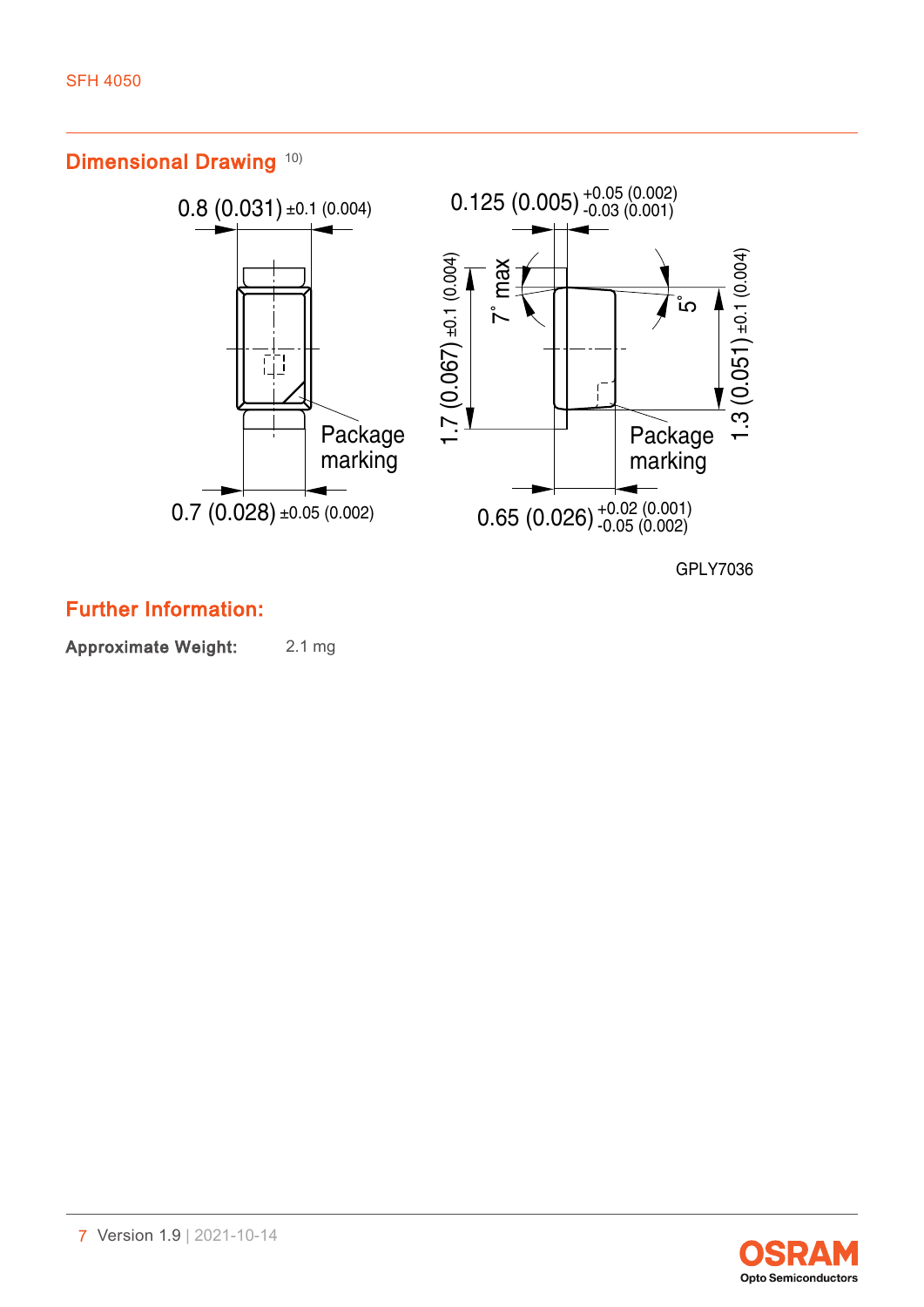Recommended Solder Pad [10\)](#page-14-0)



Recommended Solder Pad [10\)](#page-14-0)



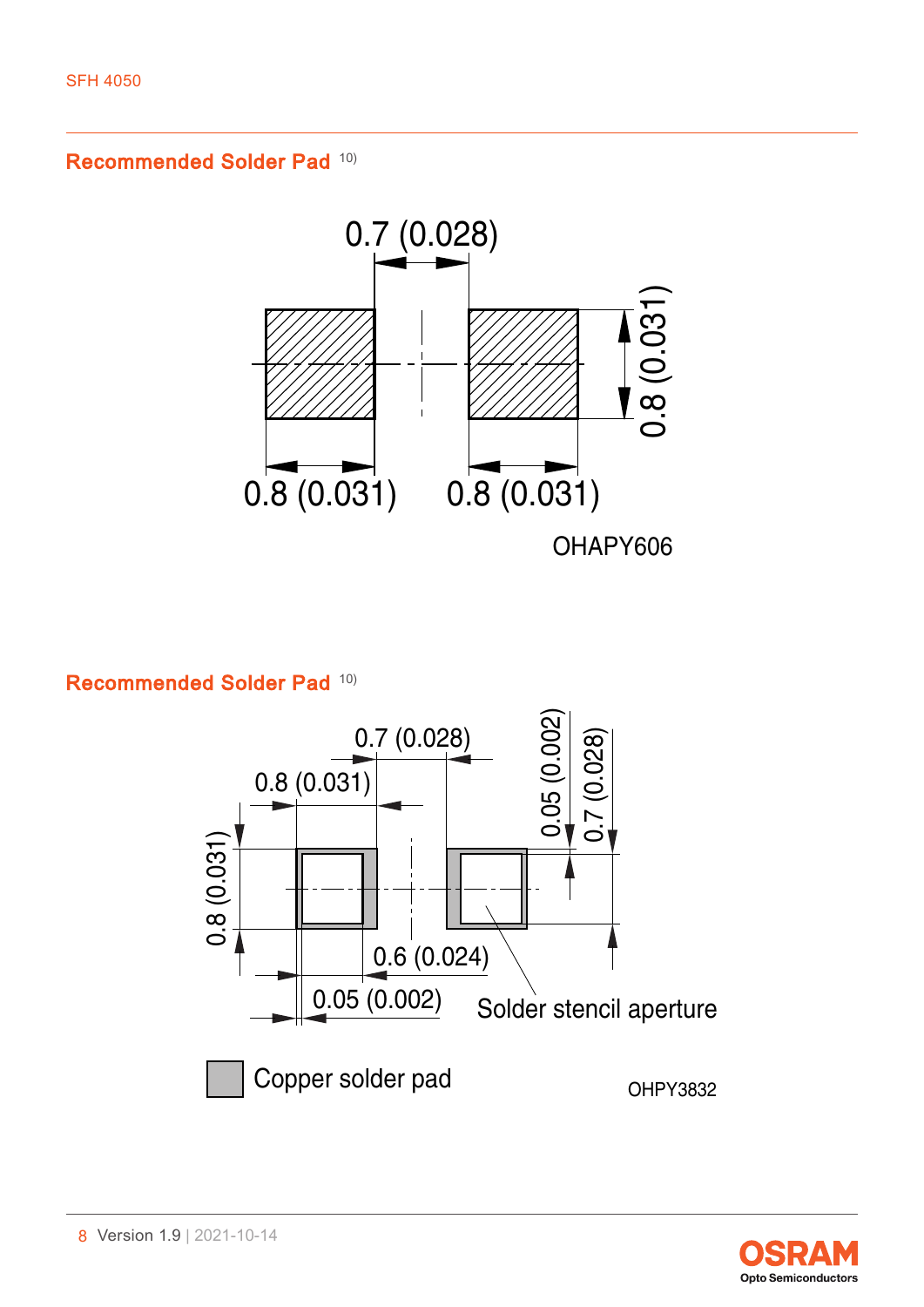# Reflow Soldering Profile

Product complies to MSL Level 2 acc. to JEDEC J-STD-020E



| <b>Profile Feature</b>                                                   | Symbol      | Pb-Free (SnAgCu) Assembly |                |                 | Unit         |
|--------------------------------------------------------------------------|-------------|---------------------------|----------------|-----------------|--------------|
|                                                                          |             | <b>Minimum</b>            | Recommendation | Maximum         |              |
| Ramp-up rate to preheat <sup>*</sup><br>25 °C to 150 °C                  |             |                           | $\overline{2}$ | 3               | K/s          |
| Time $t_{\rm s}$<br>$T_{\text{Smin}}$ to $T_{\text{Smax}}$               | $t_{\rm s}$ | 60                        | 100            | 120             | S            |
| Ramp-up rate to peak <sup>*</sup><br>$T_{\text{Smax}}$ to $T_{\text{p}}$ |             |                           | $\overline{2}$ | 3               | K/s          |
| Liquidus temperature                                                     | Τ,          |                           | 217            |                 | $^{\circ}$ C |
| Time above liquidus temperature                                          | t,          |                           | 80             | 100             | $\mathbb S$  |
| Peak temperature                                                         | $T_{\rm p}$ |                           | 245            | 260             | $^{\circ}$ C |
| Time within 5 °C of the specified peak<br>temperature $T_p - 5K$         | $t_{\rm p}$ | 10                        | 20             | 30              | $\mathbb S$  |
| Ramp-down rate*<br>$T_{\rm p}$ to 100 °C                                 |             |                           | 3              | $6\phantom{1}6$ | K/s          |
| Time<br>25 °C to $T_{\rm p}$                                             |             |                           |                | 480             | S            |

All temperatures refer to the center of the package, measured on the top of the component \* slope calculation DT/Dt: Dt max. 5 s; fulfillment for the whole T-range

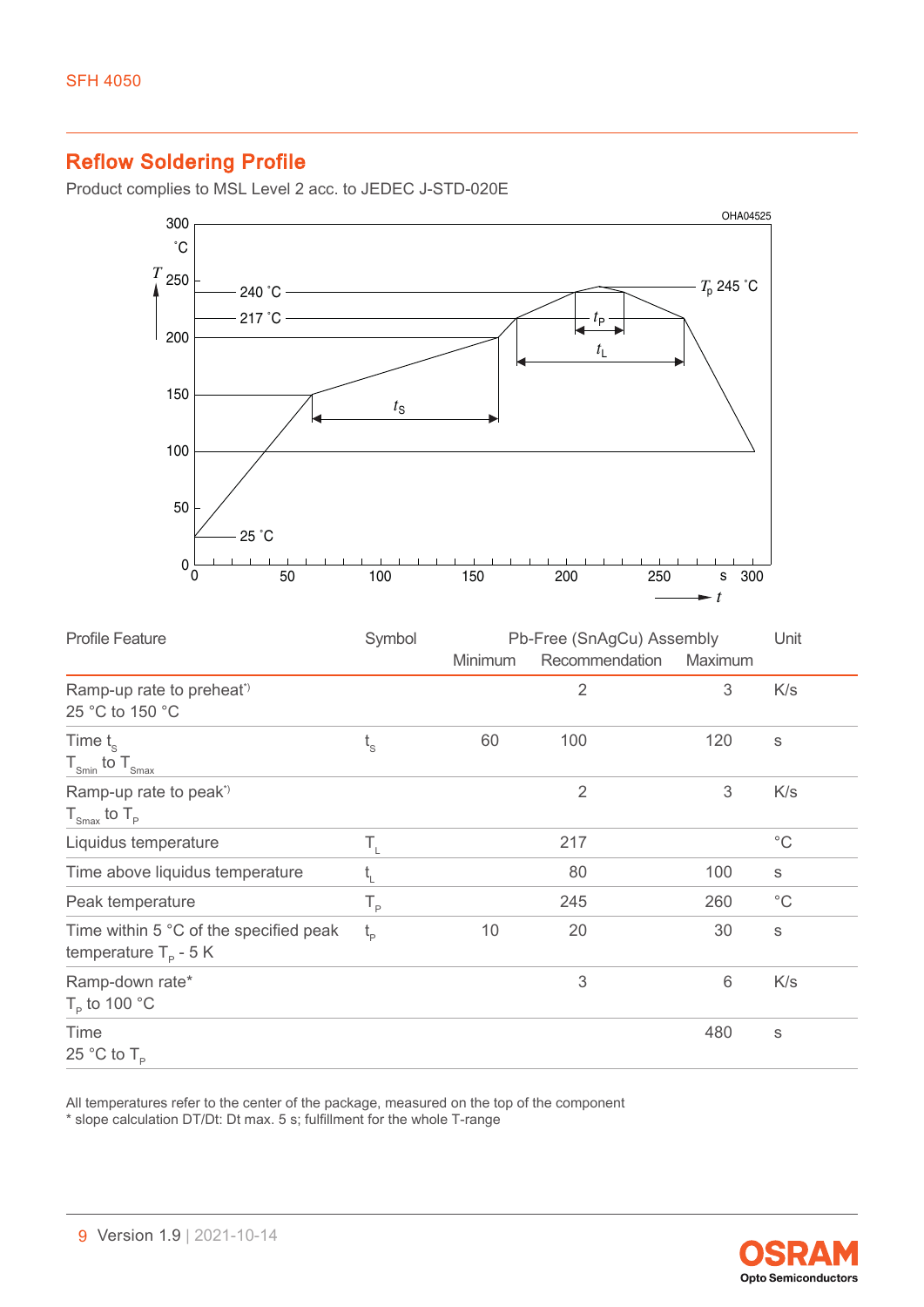

 $C63062 - A3683 - B6 - 04$ 

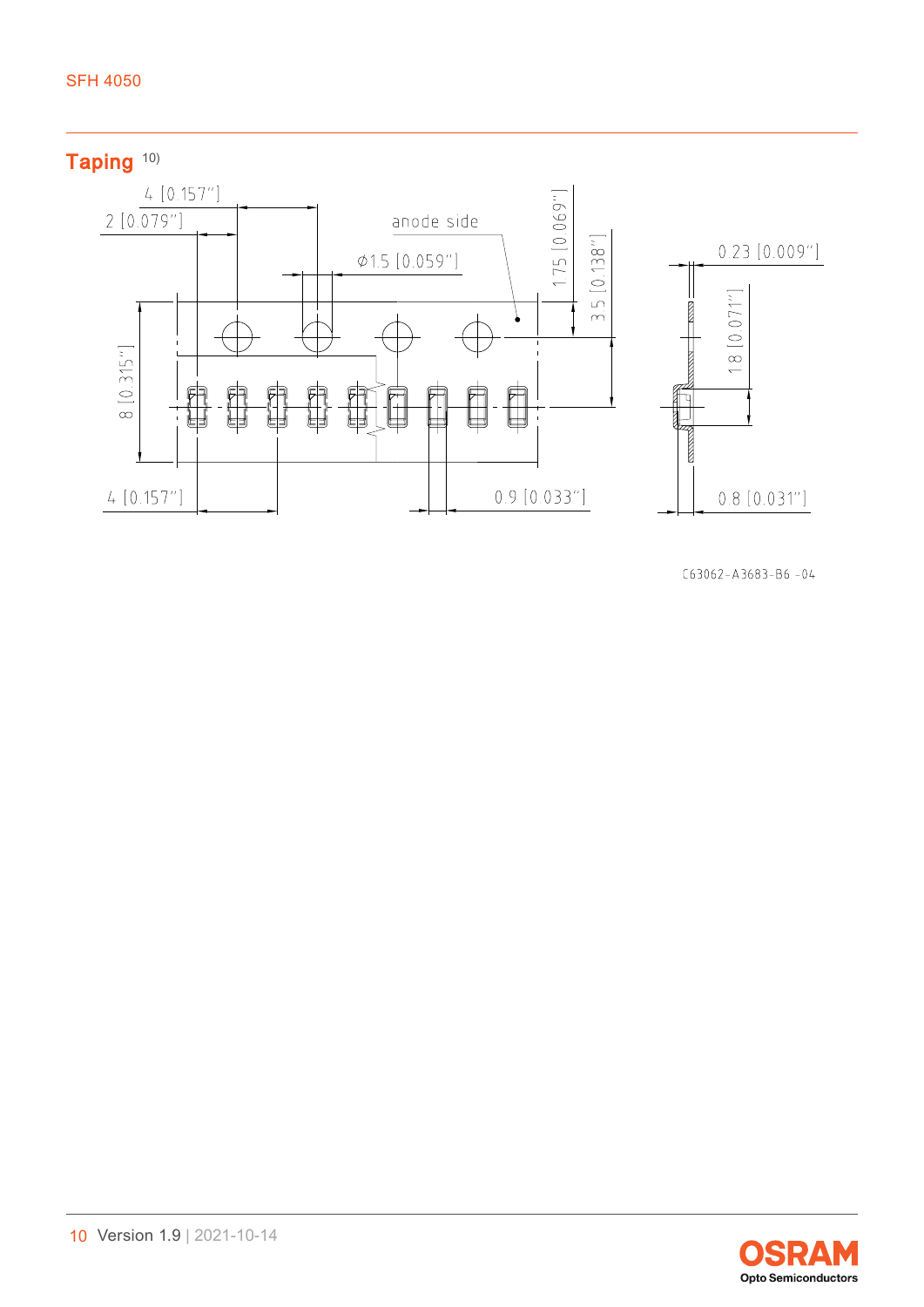# Tape and Reel [11\)](#page-14-0)



| A      | W                    | `min  | W            | $W_{2 \max}$ | Pieces per PU |
|--------|----------------------|-------|--------------|--------------|---------------|
| 180 mm | $8 + 0.3 / - 0.1$ mm | 60 mm | $8.4 + 2$ mm | 14.4 mm      | 5000          |

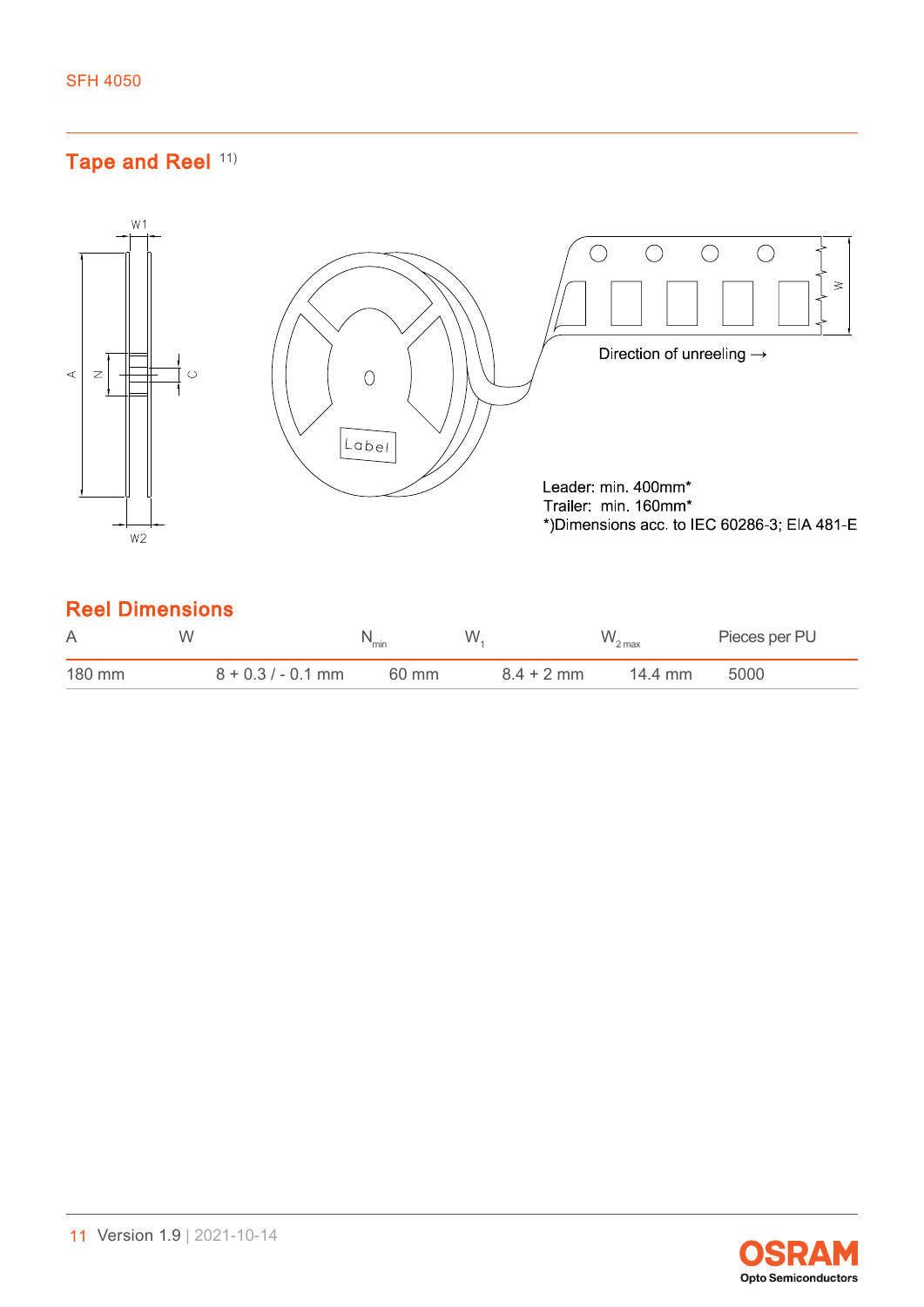# Barcode-Product-Label (BPL)



# Dry Packing Process and Materials [10\)](#page-14-0)



Moisture-sensitive product is packed in a dry bag containing desiccant and a humidity card according JEDEC-STD-033.

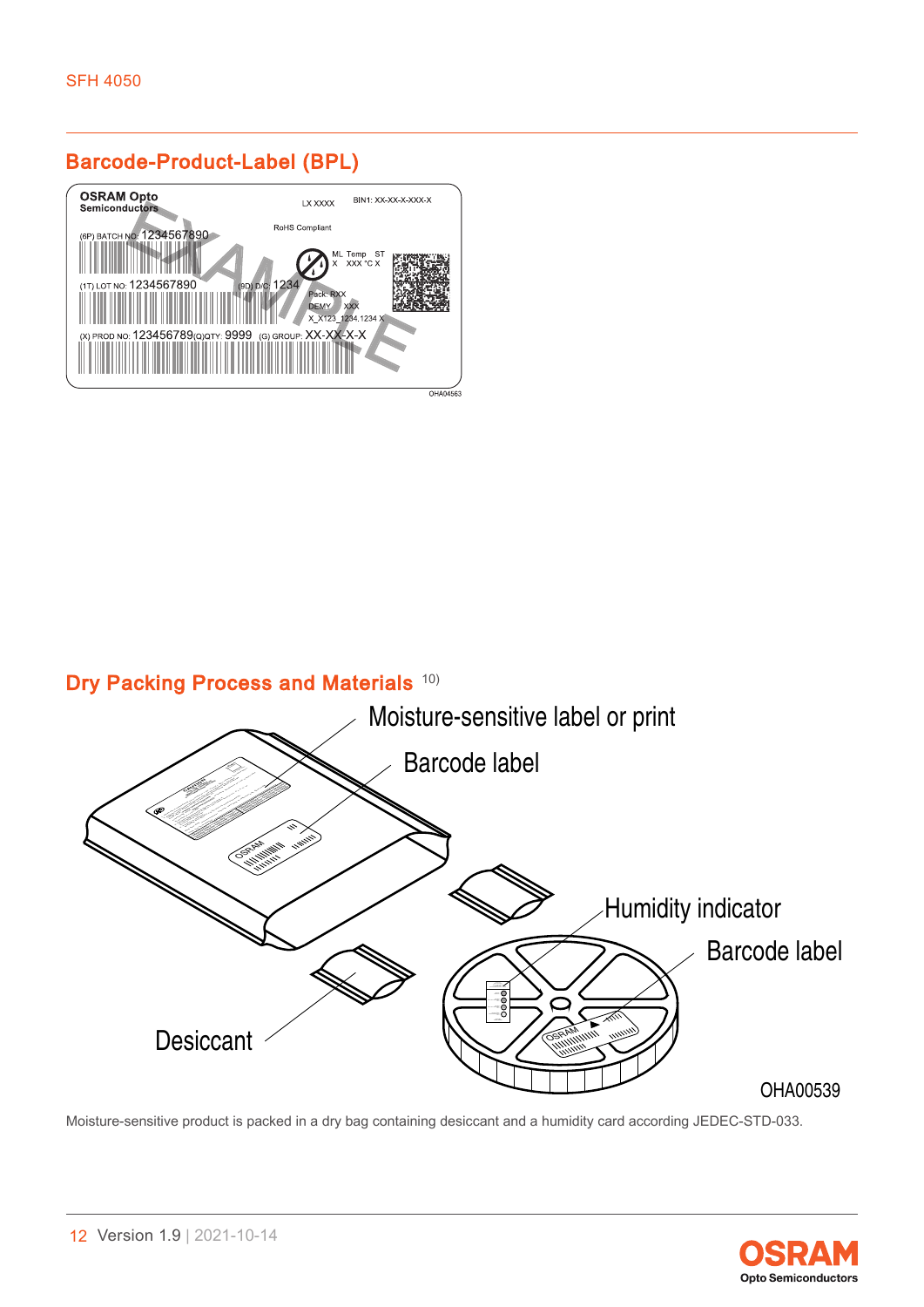### **Notes**

The evaluation of eye safety occurs according to the standard IEC 62471:2006 (photo biological safety of lamps and lamp systems). Within the risk grouping system of this IEC standard, the device specified in this data sheet fall into the class exempt group (exposure time 10000 s). Under real circumstances (for exposure time, conditions of the eye pupils, observation distance), it is assumed that no endangerment to the eye exists from these devices. As a matter of principle, however, it should be mentioned that intense light sources have a high secondary exposure potential due to their blinding effect. When looking at bright light sources (e.g. headlights), temporary reduction in visual acuity and afterimages can occur, leading to irritation, annoyance, visual impairment, and even accidents, depending on the situation.

Subcomponents of this device contain, in addition to other substances, metal filled materials including silver. Metal filled materials can be affected by environments that contain traces of aggressive substances. Therefore, we recommend that customers minimize device exposure to aggressive substances during storage, production, and use. Devices that showed visible discoloration when tested using the described tests above did show no performance deviations within failure limits during the stated test duration. Respective failure limits are described in the IEC60810.

For further application related information please visit www.osram-os.com/appnotes

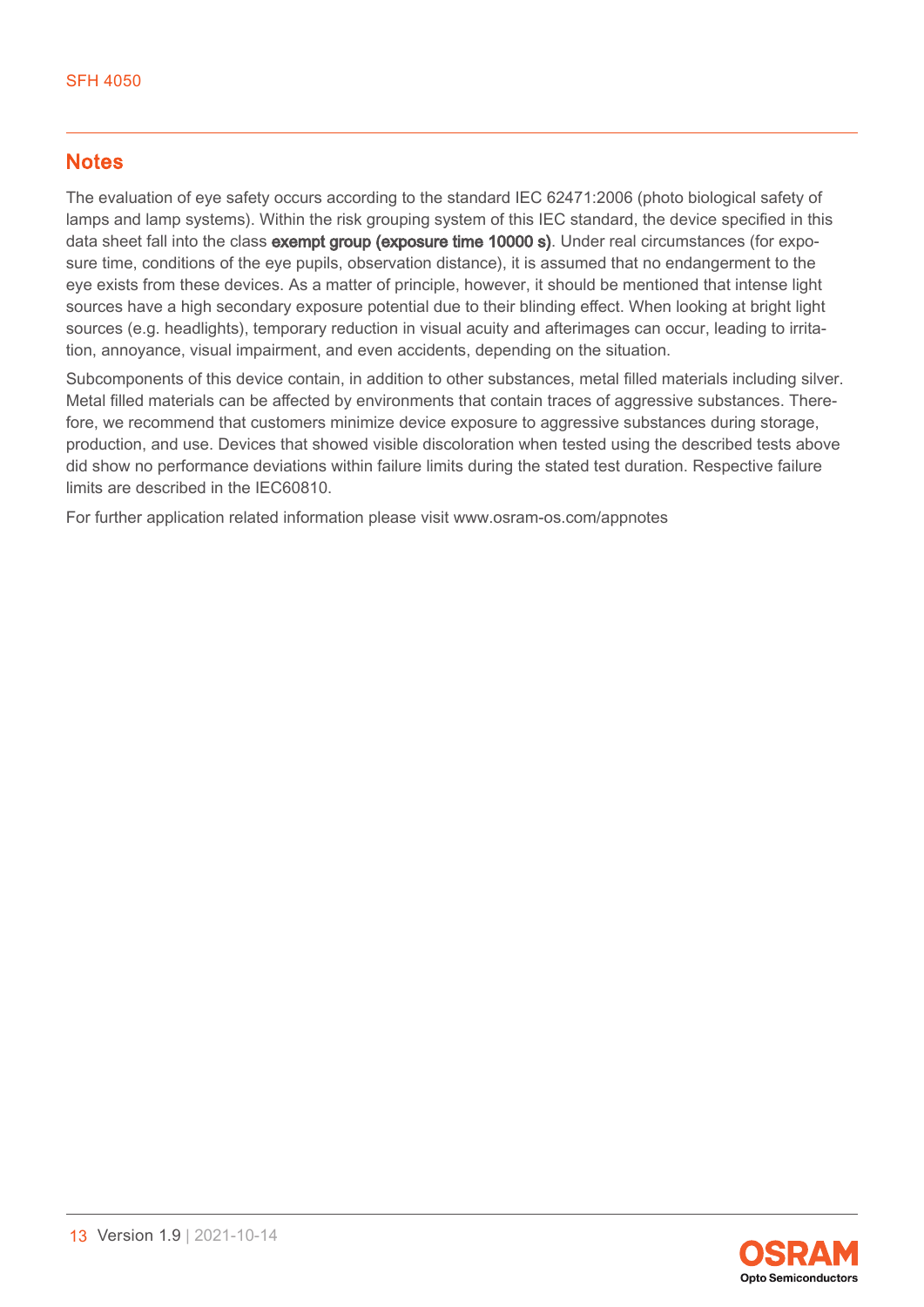### Disclaimer

#### Attention please!

The information describes the type of component and shall not be considered as assured characteristics. Terms of delivery and rights to change design reserved. Due to technical requirements components may contain dangerous substances.

For information on the types in question please contact our Sales Organization.

If printed or downloaded, please find the latest version on the OSRAM OS website.

#### Packing

Please use the recycling operators known to you. We can also help you – get in touch with your nearest sales office. By agreement we will take packing material back, if it is sorted. You must bear the costs of transport. For packing material that is returned to us unsorted or which we are not obliged to accept, we shall have to invoice you for any costs incurred.

#### Product and functional safety devices/applications or medical devices/applications

OSRAM OS components are not developed, constructed or tested for the application as safety relevant component or for the application in medical devices.

OSRAM OS products are not qualified at module and system level for such application.

In case buyer – or customer supplied by buyer – considers using OSRAM OS components in product safety devices/applications or medical devices/applications, buyer and/or customer has to inform the local sales partner of OSRAM OS immediately and OSRAM OS and buyer and /or customer will analyze and coordinate the customer-specific request between OSRAM OS and buyer and/or customer.

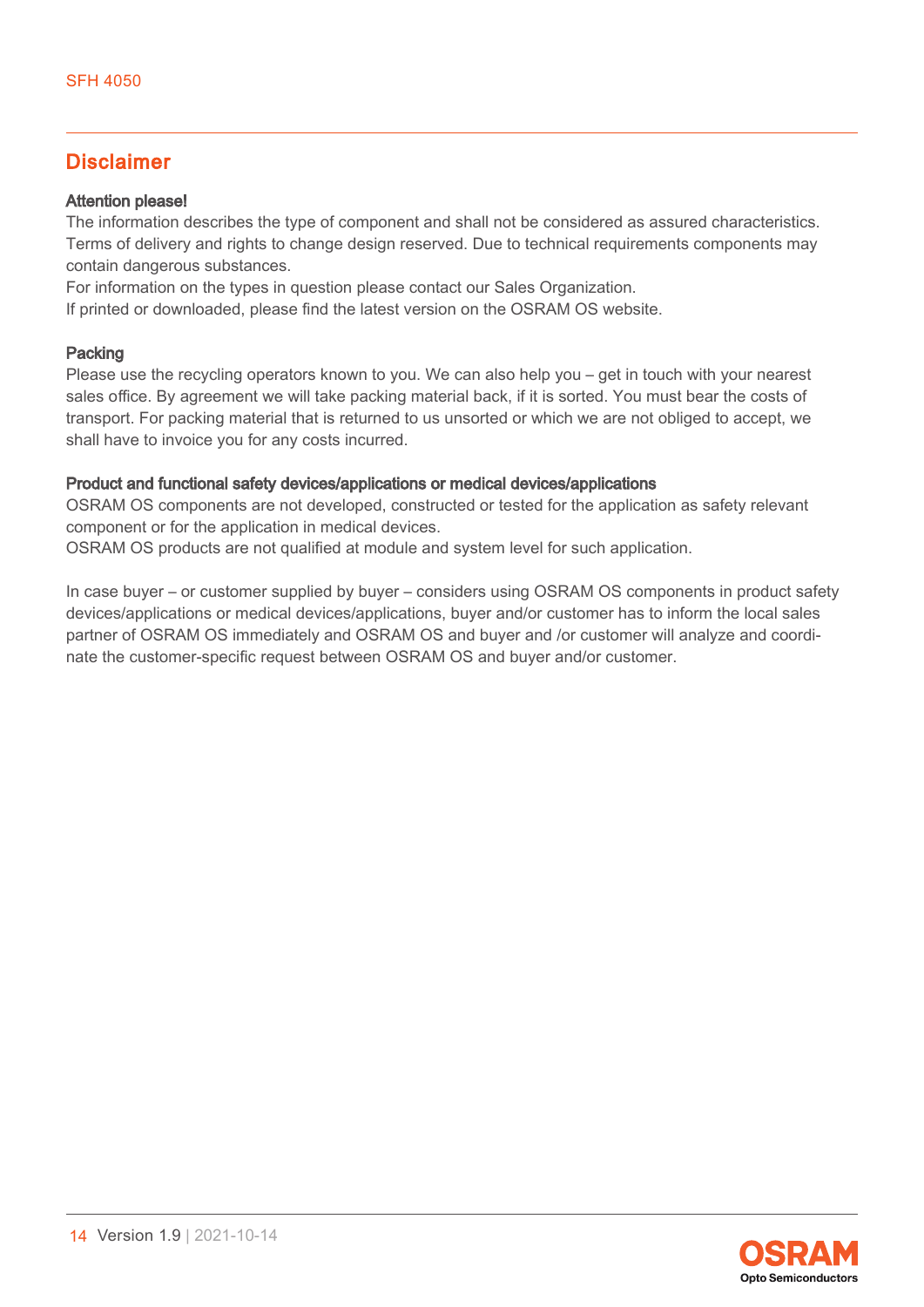### <span id="page-14-0"></span>**Glossary**

- <sup>1)</sup> Radiant intensity: Measured at a solid angle of  $\Omega$  = 0.01 sr
- <sup>2)</sup> Brightness: The brightness values are measured with a tolerance of  $\pm 11\%$ .
- <sup>3)</sup> Reverse Operation: This product is intended to be operated applying a forward current within the specified range. Applying any continuous reverse bias or forward bias below the voltage range of light emission shall be avoided because it may cause migration which can change the electro-optical characteristics or damage the LED.
- $4$ ) Forward Voltage: The forward voltages are measured with a tolerance of  $\pm 0.1$  V.
- <sup>5)</sup> Total radiant flux: Measured with integrating sphere.
- <sup>6)</sup> Thermal resistance: junction soldering point, of the device only, mounted on an ideal heatsink (e.g. metal block)
- <sup>7)</sup> Thermal resistance: junction ambient, mounted on PC-board (FR4), padsize 5 mm<sup>2</sup> each
- <sup>8)</sup> Typical Values: Due to the special conditions of the manufacturing processes of semiconductor devices, the typical data or calculated correlations of technical parameters can only reflect statistical figures. These do not necessarily correspond to the actual parameters of each single product, which could differ from the typical data and calculated correlations or the typical characteristic line. If requested, e.g. because of technical improvements, these typ. data will be changed without any further notice.
- <sup>9)</sup> Testing temperature:  $TA = 25^{\circ}C$  (unless otherwise specified)
- 10) Tolerance of Measure: Unless otherwise noted in drawing, tolerances are specified with ±0.1 and dimensions are specified in mm.
- $11)$  Tape and Reel: All dimensions and tolerances are specified acc. IEC 60286-3 and specified in mm.

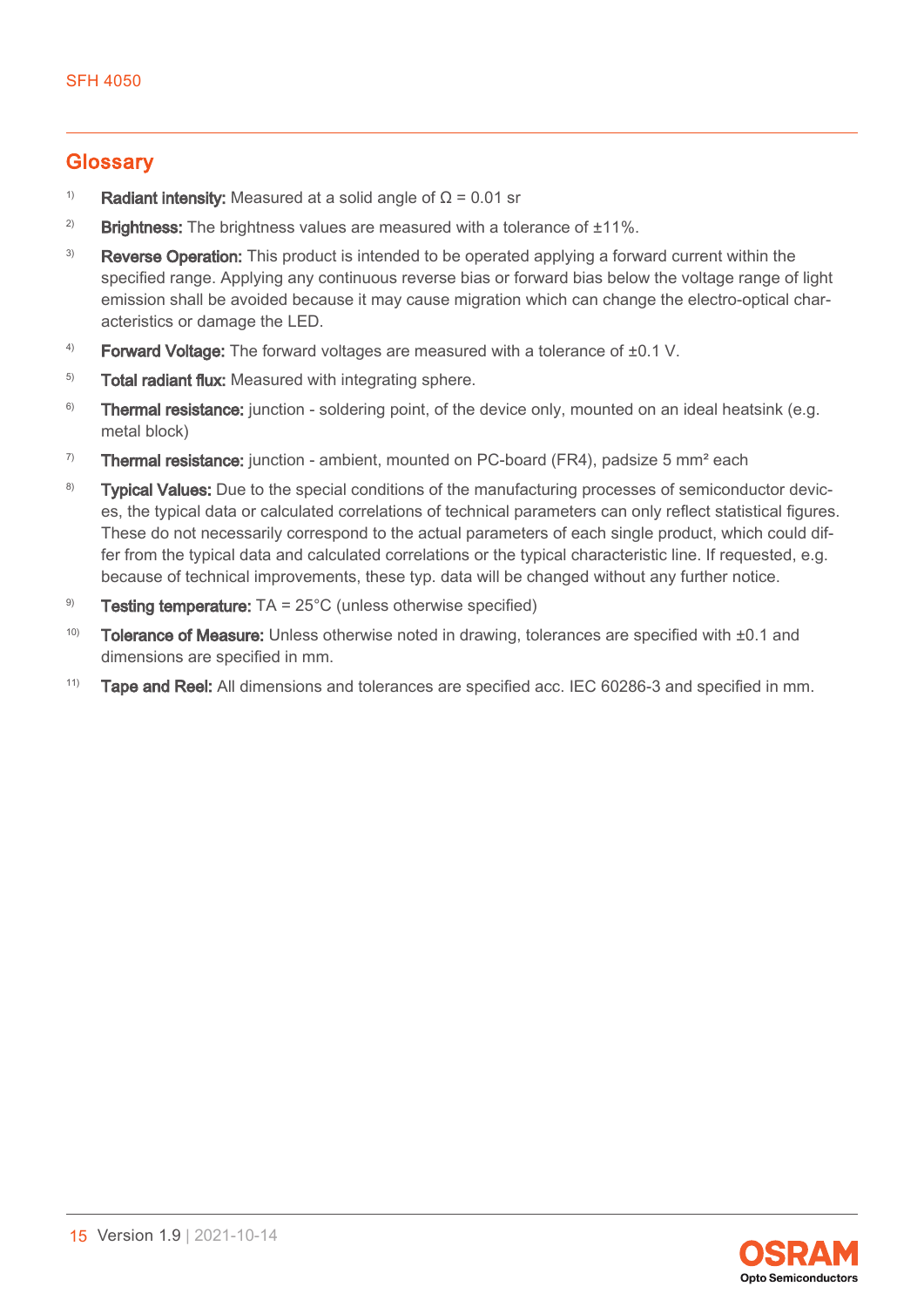| <b>Revision History</b> |            |                                                                         |  |
|-------------------------|------------|-------------------------------------------------------------------------|--|
| Version                 | Date       | Change                                                                  |  |
| 1.8                     | 2020-08-26 | <b>Schematic Transportation Box</b><br>Dimensions of Transportation Box |  |
| 1.9                     | 2021-10-14 | <b>Maximum Ratings</b><br>Characteristics                               |  |